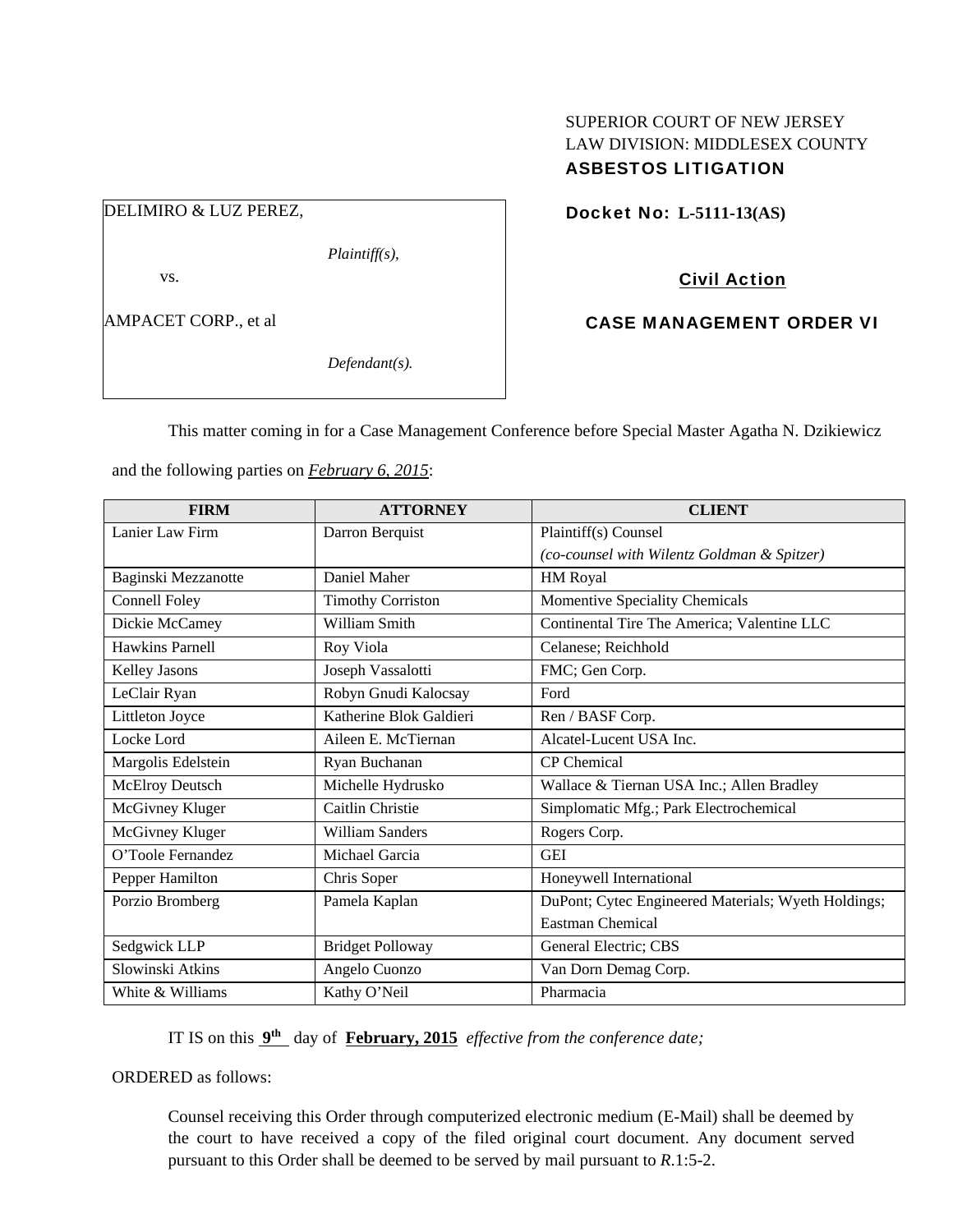### **DISCOVERY**

- March 20, 2015 Fact discovery, including depositions, shall be completed by this date. Plaintiff's counsel shall contact the Special Master within one week of this deadline if all fact discovery is not completed.
- April 17, 2015 Depositions of corporate representatives shall be completed by this date.

### **EARLY SETTLEMENT**

April 27, 2015 Settlement demands shall be served on all counsel and the Special Master by this date.

### **SUMMARY JUDGMENT MOTION PRACTICE**

- May 1, 2015 Summary judgment motions shall be filed no later than this date.
- May 29, 2015 Last return date for summary judgment motions.

#### **MEDICAL DEFENSE**

April 10, 2015 Defendants shall identify its medical experts and serve medical expert reports, if any, by this date. **In addition, defendants shall notify plaintiff's counsel (as well as all counsel of record) of a joinder in an expert medical defense by this date.** 

#### **LIABILITY EXPERT REPORTS**

- April 24, 2015 Plaintiff shall identify its liability experts and serve liability expert reports or a certified expert statement by this date or waive any opportunity to rely on liability expert testimony.
- June 5, 2015 Defendants shall identify its liability experts and serve liability expert reports, if any, by this date or waive any opportunity to rely on liability expert testimony.
- June 19, 2015 Plaintiff shall identify its rebuttal liability experts and serve rebuttal liability expert reports, if any, by this date.

#### **ECONOMIST EXPERT REPORTS**

April 24, 2015 Plaintiff shall identify its expert economists and serve expert economist report(s), if any, by this date or waive any opportunity to rely on economic expert testimony.

June 12, 2015 Defendants shall identify its expert economists and serve expert economist report(s), if any, by this date or waive any opportunity to rely on economic expert testimony.

#### **EXPERT DEPOSITIONS**

July 2, 2015 Expert depositions shall be completed by this date. To the extent that plaintiff and defendant generic experts have been deposed before, the parties seeking that

\_\_\_\_\_\_\_\_\_\_\_\_\_\_\_\_\_\_\_\_\_\_\_\_\_\_\_\_\_\_\_\_\_\_\_\_\_\_\_\_\_\_\_\_\_\_\_\_\_\_\_\_\_\_\_\_\_\_\_\_\_\_\_\_\_\_\_\_\_\_\_\_\_\_\_\_\_\_\_\_\_\_\_\_\_\_\_\_\_\_\_\_\_\_\_\_\_\_\_\_\_\_\_\_\_\_\_\_\_\_